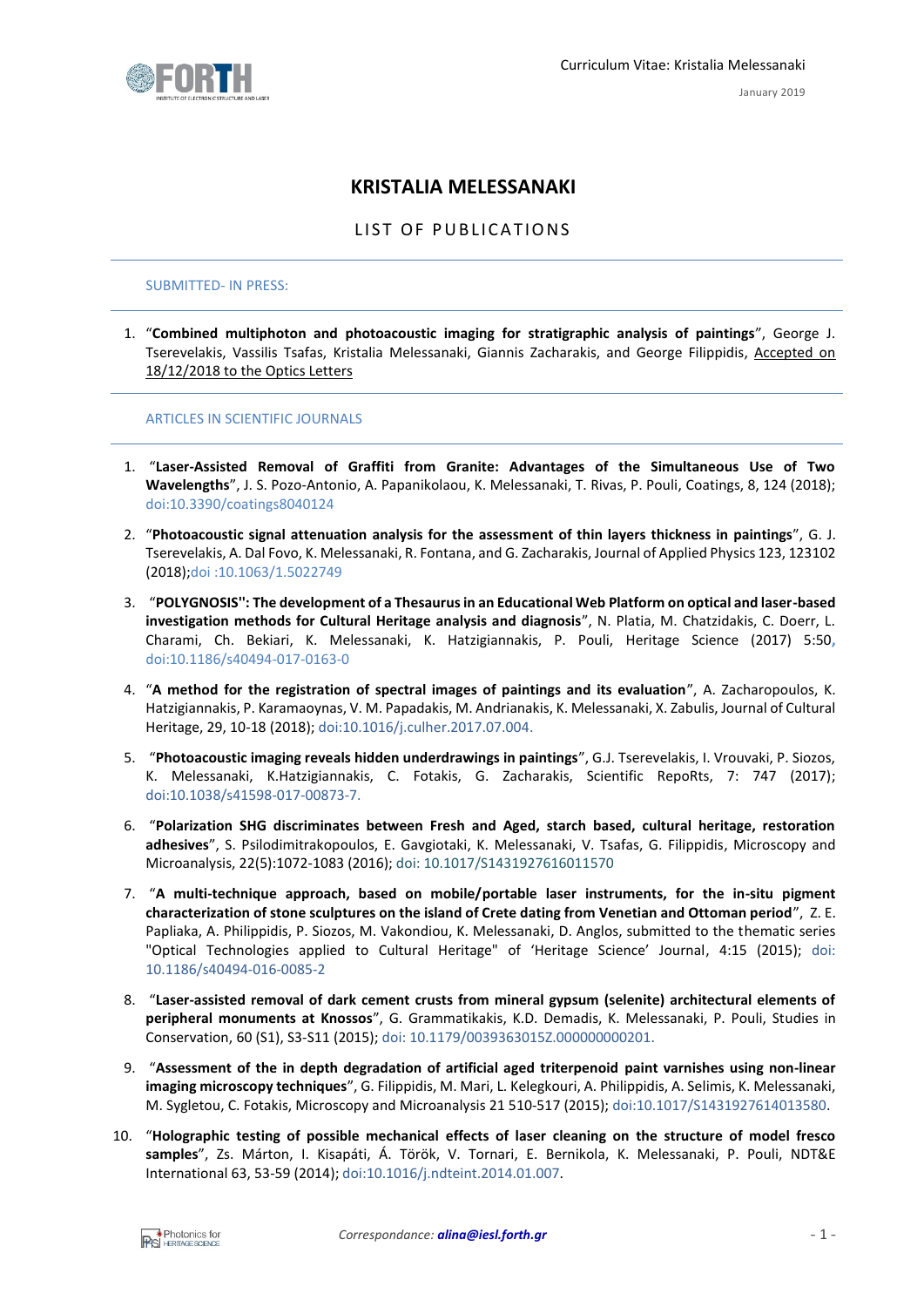

- January 2019
- 11. "**Synchronized deformation monitoring in laser cleaning: an application for Cultural Heritage conservation**" V. Tornari, E. Bernikola, K. Hatzigiannakis, K. Melessanaki, P. Pouli, Universal Journal of Physics and Application 1(2): 149-159, (2013); doi[:10.13189/ujpa.2013.010215.](http://www.hrpub.org/journals/article_info.php?aid=432)
- 12. "**The use of model probes for assessing in-depth modifications induced during the laser cleaning of modern paintings**", P. Vounisiou, A. Selimis, G. J. Tserevelakis, K.Melessanaki, P. Pouli, G. Filippidis, C. Beltsios, S. Georgiou and C. Fotakis, Applied Physics A: Materials Science & Processing 100, 647–652 (2010); doi: [10.1007/s00339-010-5647-7.](http://link.springer.com/article/10.1007/s00339-010-5647-7)
- 13. "**Multiphoton excitation fluorescence and Third Harmonic generation microscopy measurements combined with Confocal Raman Microscopy for the analysis of layered samples of varnished oil films**", A. Nevin, D. Comelli, I. Osticioli, G. Filippidis, K. Melessanaki, G. Valentini, C. Fotakis, Applied Physics A: Materials Science & Processing 100, 599-606 (2010); doi: [10.1007/s00339-010-5644-x.](http://link.springer.com/article/10.1007%2Fs00339-010-5644-x)
- 14. "**Second and third harmonic generation measurements of glues used for lining of painted artworks**" G. Filippidis, K. Melessanaki, C. Fotakis, Analytical and Bioanalytical Chemistry, 395, 2161–2166 (2009); [doi:](http://link.springer.com/article/10.1007%2Fs00216-009-3060-x) [10.1007/s00216-009-3060-x.](http://link.springer.com/article/10.1007%2Fs00216-009-3060-x)
- 15. "**THG and MPEF imaging microscopy techniques for the online art conservation diagnosis**", E.J. Gualda, G. Filippidis, K. Melessanaki, C. Fotakis, Applied Spectroscopy 63, 280-285 (2009); [http://www.opticsinfobase.org/as/abstract.cfm?uri=as-63-3-280.](http://www.opticsinfobase.org/as/abstract.cfm?uri=as-63-3-280)
- 16. "**The use of lasers for the removal of shellac from wood**", E.M. Aligizaki, K. Melessanaki and A. Pournou, e-PS, 5, 36-40 (2008); [http://www.morana-rtd.com/e-preservationscience/2008/Aligizaki-21-02-2008.pdf.](http://www.morana-rtd.com/e-preservationscience/2008/Aligizaki-21-02-2008.pdf)
- 17. "**Nonlinear imaging microscopy techniques as diagnostic tools for art conservation studies**", G. Filippidis, E. J. Gualda, K. Melessanaki, and C. Fotakis, Optics Letters, 33, 240-242 (2008); [http://dx.doi.org/10.1364/OL.33.000240.](http://dx.doi.org/10.1364/OL.33.000240)
- 18. "**Laser-Induced Breakdown Spectroscopy (Libs) in Archaeological Science-Applications and Prospects**", A. Giakoumaki, K.Melessanaki, D. Anglos, *Analytical and Bioanalytical Chemistry*; 387, 749-60 (2007); [doi:](http://link.springer.com/article/10.1007%2Fs00216-006-0908-1)  [10.1007/s00216-006-0908-1.](http://link.springer.com/article/10.1007%2Fs00216-006-0908-1)
- 19. "**Pigment analysis in Bronze Age Aegean and Eastern Mediterranean painted plaster by laser-induced breakdown spectroscopy (LIBS)**", A. Brysbaert, K. Melessanaki, D. Anglos, *Journal of Archaeological Science* 33, 1095-1104 (2006); [doi:10.1016/j.jas.2005.11.016.](http://dx.doi.org/10.1016/j.jas.2005.11.016)
- 20. "**Multianalytical Study of Laser Pulse Duration Effects in the IR Laser Cleaning of Wall Paintings from the Monumental Cemetery of Pisa**" A. Andreotti, M. P. Colombini, A. Nevin, K. Melessanaki, P. Pouli, C. Fotakis, *Laser Chemistry*, vol. 2006, Article ID 39046, 11 pages, (2006); doi[:10.1155/2006/39046.](http://dx.doi.org/10.1155/2006/39046)
- 21. "**Laser Cleaning and Spectroscopy: A Synergistic Approach in the Conservation of a Modern Painting**", K. Melessanaki, C. Stringari, C. Fotakis, D. Anglos, *Laser Chemistry*, vol., Article ID 42709, 5 pages, (2006); [doi:10.1155/2006/42709.](http://dx.doi.org/10.1155/2006/42709)
- 22. "**Measuring the thickness of protective coatings on historic metal objects using nanosecond and femtosecond LIBS depth profiling**", P. Pouli, K. Melessanaki, A. Giakoumaki, V. Argyropoulos, D. Anglos, *Spectrochimica Acta Part B* 60, pp 1163-1171 (2005); doi: [10.1016/j.sab.2005.05.028.](http://dx.doi.org/10.1016/j.sab.2005.05.028)
- 23. "**Laser characterization and cleaning of nineteenth century Daguerreotypes II**", V.V. Golovlev, M. Gresalfi, J.C. Miller, D. Anglos, K. Melesanaki and V. Zafiropulos, *Journal of Cultural Heritage* 4, S134-S139 (2003); [doi:10.1016/S1296-2074\(00\)00185-0.](http://www.sciencedirect.com/science/article/pii/S1296207400001850)
- 24. "**Yellowing effect and discoloration of pigments: Experimental and Theoretical studies**", V. Zafiropulos, C. Balas, A. Manousaki, G. Marakis, P. Maravelaki-Kalaitzaki, K. Melesanaki, P. Pouli, T. Stratoudaki, S. Klein, J. Hildenhagen, K. Dickmann, B. S. Luk'yanchuk, C. Mujat, A. Dogariu, *Journal of Cultural Heritage* 4, S249-S256 (2003); doi: [10.1016/S1296-2074\(02\)01205-0.](http://dx.doi.org/10.1016/S1296-2074(02)01205-0)
- 25. "**Laser Induced Breakdown Spectroscopy for the analysis of 150-year old daguerreotypes**", D. Anglos, K. Melessanaki, V. Zafiropulos, M. J. Gresalfi, J. C. Miller, *Appl. Spectrosc.* 56, 423-432 (2002); [http://www.opticsinfobase.org/as/abstract.cfm?URI=as-56-4-423.](http://www.opticsinfobase.org/as/abstract.cfm?URI=as-56-4-423)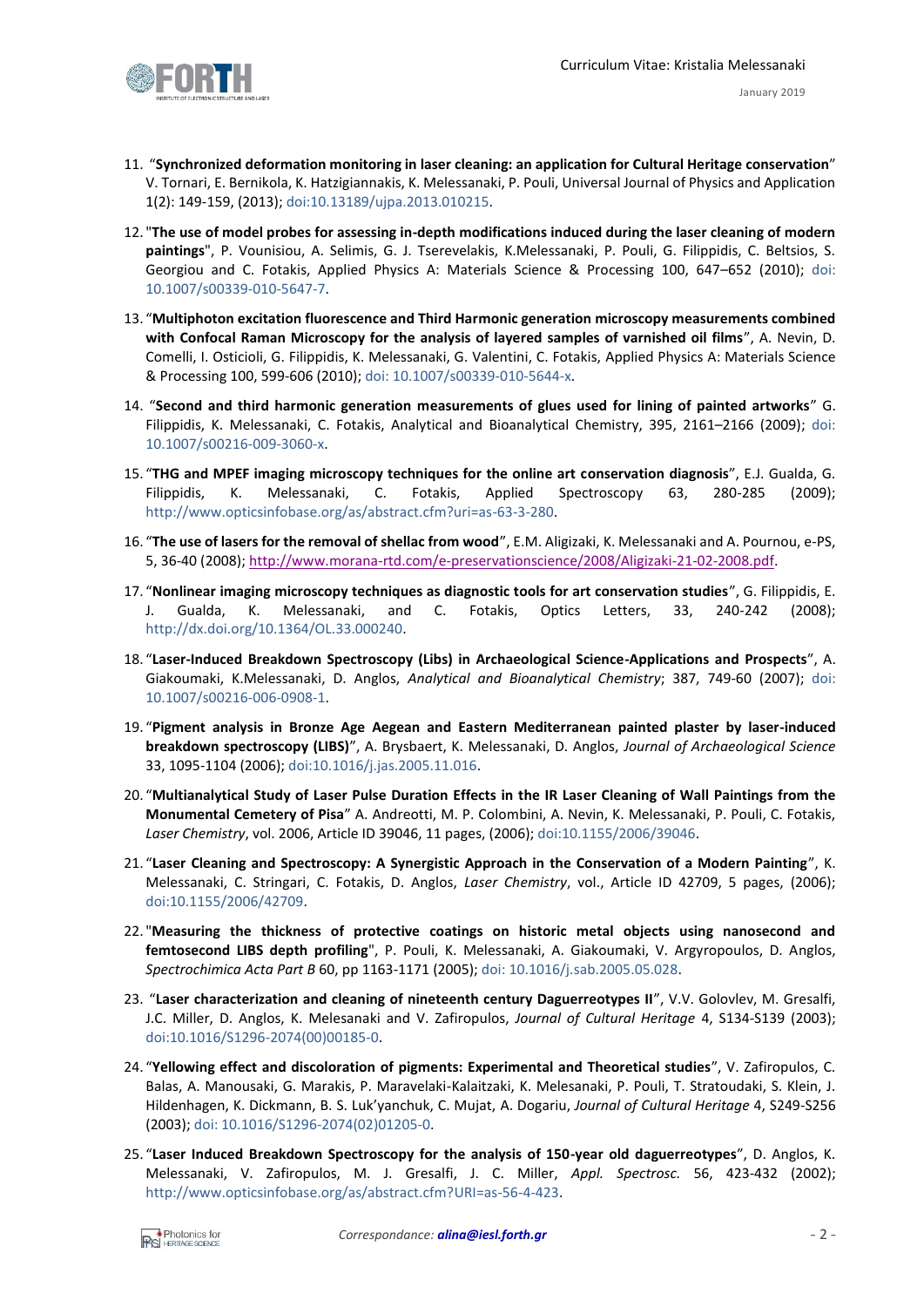

- 26. "**The application of LIBS for the analysis of archaeological ceramic and metal artifacts**", K. Melessanaki, M.P. Mateo, S.C. Ferrence, P.P. Betancourt, D. Anglos, *Appl. Surf. Sci.* 197-198, 156-163 (2002)[; doi:10.1016/S0169-](http://dx.doi.org/10.1016/S0169-4332(02)00459-2) [4332\(02\)00459-2.](http://dx.doi.org/10.1016/S0169-4332(02)00459-2)
- 27. "**Pigment identification in paintings employing Laser Induced Breakdown Spectroscopy (LIBS) and Raman microscopy**", L. Burgio, K. Melessanaki, M. Doulgeridis, R. J. H. Clark, D. Anglos, *Spectrochimica Acta Part B* 56, 905-913 (2001); [doi:10.1016/S0584-8547\(01\)00215-4.](http://dx.doi.org/10.1016/S0584-8547(01)00215-4)
- 28. "**Laser Induced Breakdown Spectroscopy (LIBS) and Hyper-spectral Imaging Analysis of Pigments on an Illuminated Manuscript**", K. Melessanaki, V. Papadakis, C. Balas, D. Anglos, *Spectrochimica Acta Part B* 56, 2337-46 (2001); [doi:10.1016/S0584-8547\(01\)00302-0.](http://dx.doi.org/10.1016/S0584-8547(01)00302-0)
- 29. "**Study on the discolouration of pigments induced by laser irradiation**", T. Stratoudaki, A. Manousaki, K. Melesanaki, V. Zafiropulos, G. Orial, *Revue de Métallurgie* 9, 795-801 (2001), [doi:10.1051/metal:2001125.](http://dx.doi.org/10.1051/metal:2001125)

### INVITED CHAPTERS IN BOOKS

- 1. "**Laser Tools in Archaeology and Conservation. How Far Can We Get**?" A. Philippidis, P. Siozos, Z.E. Papliaka, K. Melessanaki, K. Hatzigiannakis, M. Vakondiou, G. Manganas, K. Diamanti, A. Giakoumaki, D. Anglos, Chapter in "Best Practices of Ggeoinformatic Technologies for the Mapping of Archaeolandscapes" A. Sarris (Ed.), Archaeopress Publishing Ltd, Oxford, 2015, .pp. 261-269, [http://www.archaeopress.com/Public/displayProductDetail.asp?id={A29B6318-83A5-4B36-BF5B-](http://www.archaeopress.com/Public/displayProductDetail.asp?id=%7bA29B6318-83A5-4B36-BF5B-50B1EFA29AB9%7d%20)[50B1EFA29AB9}](http://www.archaeopress.com/Public/displayProductDetail.asp?id=%7bA29B6318-83A5-4B36-BF5B-50B1EFA29AB9%7d%20) ISBN 9781784911621
- 2. "**An Integrated Approach To The Study And Preservation Of Paintings Using Laser Light Technology; Diagnosis, Analysis And Cleaning**", P. Pouli, K. Melessanaki, V. Tornari, E. Bernikola, G. Filippidis, D. Anglos, C. Fotakis, invited Chapter no 14 in "the Science and Art: The Painting Surface", edited by A. Sgamellotti, B.G. Brunetti, C. Miliani, Royal Society of Chemistry, Chapter 14, p. 287-313 (2014) ISBN- 978-1-84973-636-7

## CONFERENCE PROCEEDINGS

- 1. **"Monitoring and mapping of deterioration products on cultural heritage monuments using imaging and laser spectroscopy**", K. Hatzigiannakis, K. Melessanaki, A. Philippidis, O. Kokkinaki, E. Kalokairinou, P. Siozos, P. Pouli, E. Politaki, A. Psaroudaki, A. Dokoumetzidis, E. Katsaveli, E. Kavoulaki and V. Sithiakaki, Proceedings of the 1st International Conference TMM-CH "Transdisciplinary Multispectral Modelling and Cooperation for the Preservation of Cultural Heritage", 10-13 October, 2018 Athens, Greece
- 2. "**Studies on Azulejo glaze welding by means of laser irradiation**", S. R. M. Pereira, K. Hatzigiannakis, E. Polychronaki, K. Melessanaki, P. Pouli, J. M. Mimoso, GlazeArt2018, International Conference Glazed Ceramics in Cultural Heritage, Lisbon, October 29-30, 2018, **<http://glazeart2018.lnec.pt/>**
- 3. "**Towards the understanding of the two wavelength laser cleaning in avoiding yellowing on stonework: a micro-Raman and LIBS study**", A. Papanikolaou, P. Siozos, A. Philippidis, K. Melessanaki, P. Pouli, Lasers in the Conservation of Artworks XI, Proceedings of LACONA XI, P. Targowski, M. Walczak, P. Pouli (Eds.), NCU Press, Torun, 95-104 , 2017, [doi: 10.12775/3875-4.06](https://doi.org/10.12775/3875-4.06)
- 4. "**Real-time monitoring of laser assisted removal of shellac from wooden artefacts using Digital Holographic Speckle Pattern Interferometry**" E. Bernikola, K. Melessanaki, K. Hatzigiannakis, P Pouli and V. Tornari, Lasers in the Conservation of Artworks, eds D. Saunders, M. Strlic, C. Korenberg, N. Luxford and K. Birkholzer, Archetype publications Ltd, London, 52-59 (2013).
- 5. "**IRIS"; a novel spectral imaging system for the analysis of Cultural Heritage objects**" V. Papadakis, Y. Orphanos, S. Kogou, K. Melessanaki, P. Pouli, C. Fotakis, Proc. of SPIE Vol. 8084 (2011); doi[: 10.1117/12.889510.](http://dx.doi.org/10.1117/12.889510)